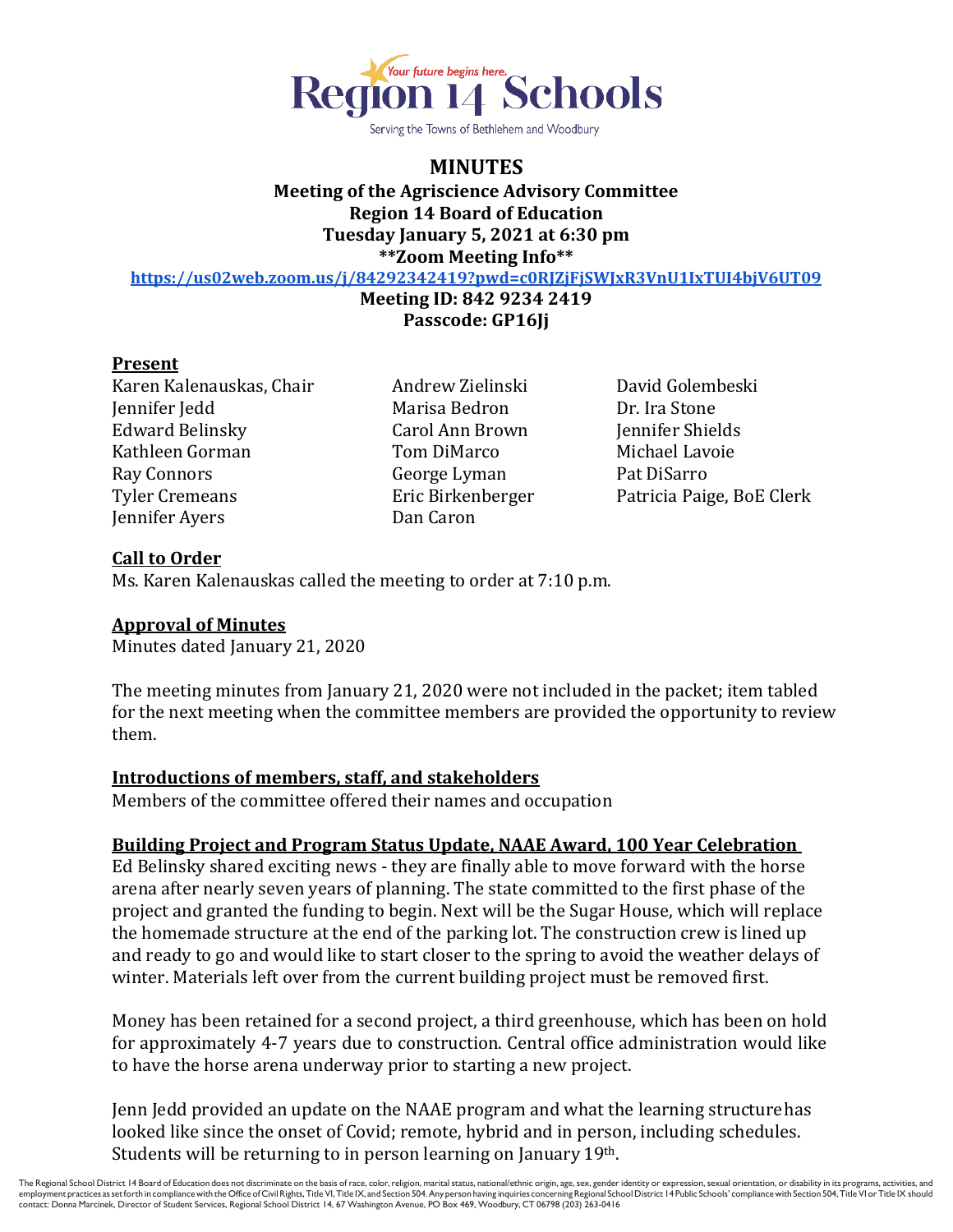FFA is still active and continuing their efforts to improve and innovate.

The department is very pleased to announce that they have won the outstanding program for Region 6 within the National Association of Agriculture Educators. It is a very prestigious award that speaks to the work of the Advisory Committee.

Due to Covid restrictions, the 100 Year Celebration has been moved – hoping to hold it in the summer.

# **Grip and Grin**

Since the students are not back in school, the committee must strategize on how to present the program this year. One option was a virtual presentation and the use of breakout rooms through Google Meets. Another option was to utilize the PowerPoint presentation, which was thought to be a stronger tool.

After much discussion, it was the consensus of the committee to utilize Wednesdays for the presentation since all students would be remote. With permission from administration, it would be deemed a "field trip" day as this would provide for the much needed time to present.

\*The following dates and times were put forth:

### **January 20th at 6:00 p.m.**

Freshman pre-session for volunteers

# **January 27th**

In school field trip for the freshman

- First option full day; volunteers only in the am
- Second option  $\frac{1}{2}$  day, with time for teachers to reflect on what was presented the next day in class

# **February 10th at 6:00**

Sophomore pre-session for volunteers (reflect on freshman presentation)

# **February 17th**

Ask for same set up Wednesday at 6:00 p.m.

Jenn will send Google Meet link to familiarize use of platform for pre-meetings. Will advertise on social media and reach out to those volunteers, who are not present tonight, but have helped out in the past.

\*with permission from administration